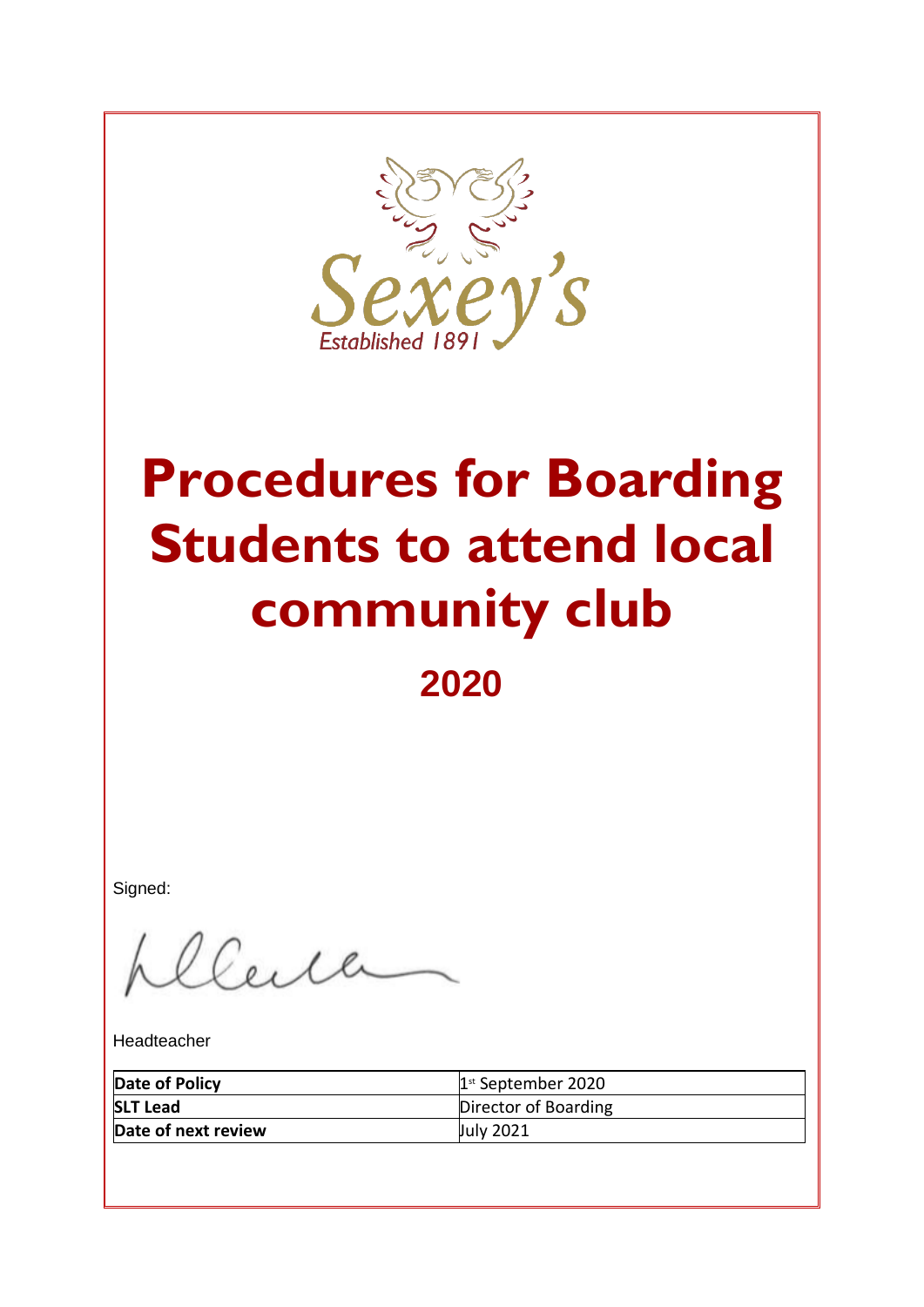#### **SCHOOL ETHOS AND VALUES**

Our Christian values are at the heart of the ethos of the school and through these, we grow individually and as a community. The Story of the Good Samaritan underpins our 7 core values of:

- Honesty
- Forgiveness
- Empathy
- Courage
- Resilience
- Kindness
- Respect

These core values underpin our policies, procedures and the way we treat one another in our community.

#### **COVID-19 RESPONSE**

During the period of time that schools are operating in a way that is different to pre-COVID-19 we will make certain adjustments to policies and procedures. Any adjustments will be made will have these key principles:-

- Reduce the risk posed to all members of the school community due to COVID-19
- Focus on staff and students well being
- Maintain a strong focus on consistently high teaching and learning inside and outside the classroom
- Students are not disadvantaged by experience, opportunity or resource
- Commitment to embedding the 7 core values of the school

This policy has been reviewed and aligned to the whole school response to COVID-19

#### **RATIONALE**

Sexey's School has a commitment to proving young people with exceptional experiences. We do not believe that Boarders should be disadvantaged by experience or opportunity due to being a Boarder. Therefore, where it is possible and appropriate we will facilitate Boarding students accessing local community clubs.

There will be a staged procedure that must be competed prior to a student attending a club.

#### **PROCEDURE**

#### **Stage 1 – Club identification**

Once a student, parent, or member of staff has identified a club that a Boarding student would like to attend the House Parent must notify the Pastoral Manager who will undertake the risk assessments and checks in the same way that a school undertakes the appropriateness of Alternative Provision providers for a student.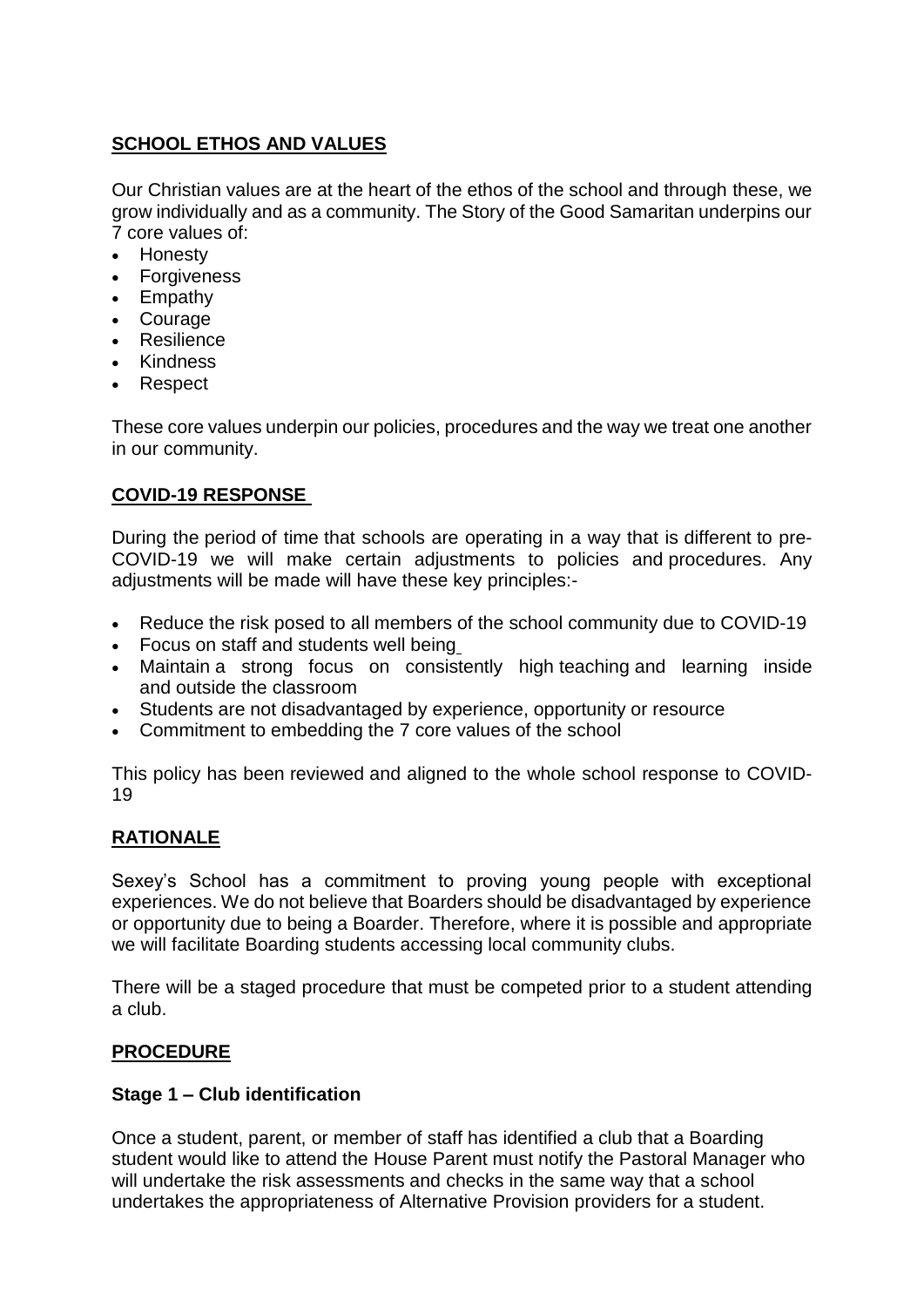#### **Stage 2 – Parental Consent**

The House Parent must seek written parental permission for the student to attend the cub. This, once gathered must be stored in the students boarding file and shared with the Pastoral Manager.

#### **Stage 3 – Appropriateness of the Club**

The Pastoral Manager will undertake the necessary checks and risk assessment on the club to ensure it is appropriate for the student to attend. This will include gathering key information like:-

- Risk assessment
- Details of Coaches and DBS details
- COVID Response / policy
- Name of Safeguarding Officer for the club
- Training times and location

#### **Stage 4 – Liaison between Boarding House and Club**

One the Pastoral Manager has approved the club they will notify the House Parent and Director of Boarding. The House Parent will liaise with the Coach and ensure practical arrangements are in place to support the student attending the club.

House Parent to ensure club registration documents are completed by the students' parent. Documents should be sent to Club with the House Parent as an emergency contact.

These details are to be recorded in the daily handover book to ensure all staff on duty on training nights are aware of the arrangements.

#### **Stage 5 – Attending the club**

The student is to be briefed by the House Parent on expectations around attending the club, these are to include:-

- Signing in and out procedures
- Behaviour
- Reporting back to House Parent on duty once back in the house
- Equipment needed
- Supper arrangements if affected by training times
- Work / prep expectations on training evening
- Ensuring student has the House number saved into their phone and the staff mobile number
- Ensuring the student is aware of what to do in the event of an emergency

#### **Stage 6 – Monitoring**

House Parent to review arrangements in place with student on a half-termly basis to ensure there are no issues. House Parent to notify Director of Boarding of any issues.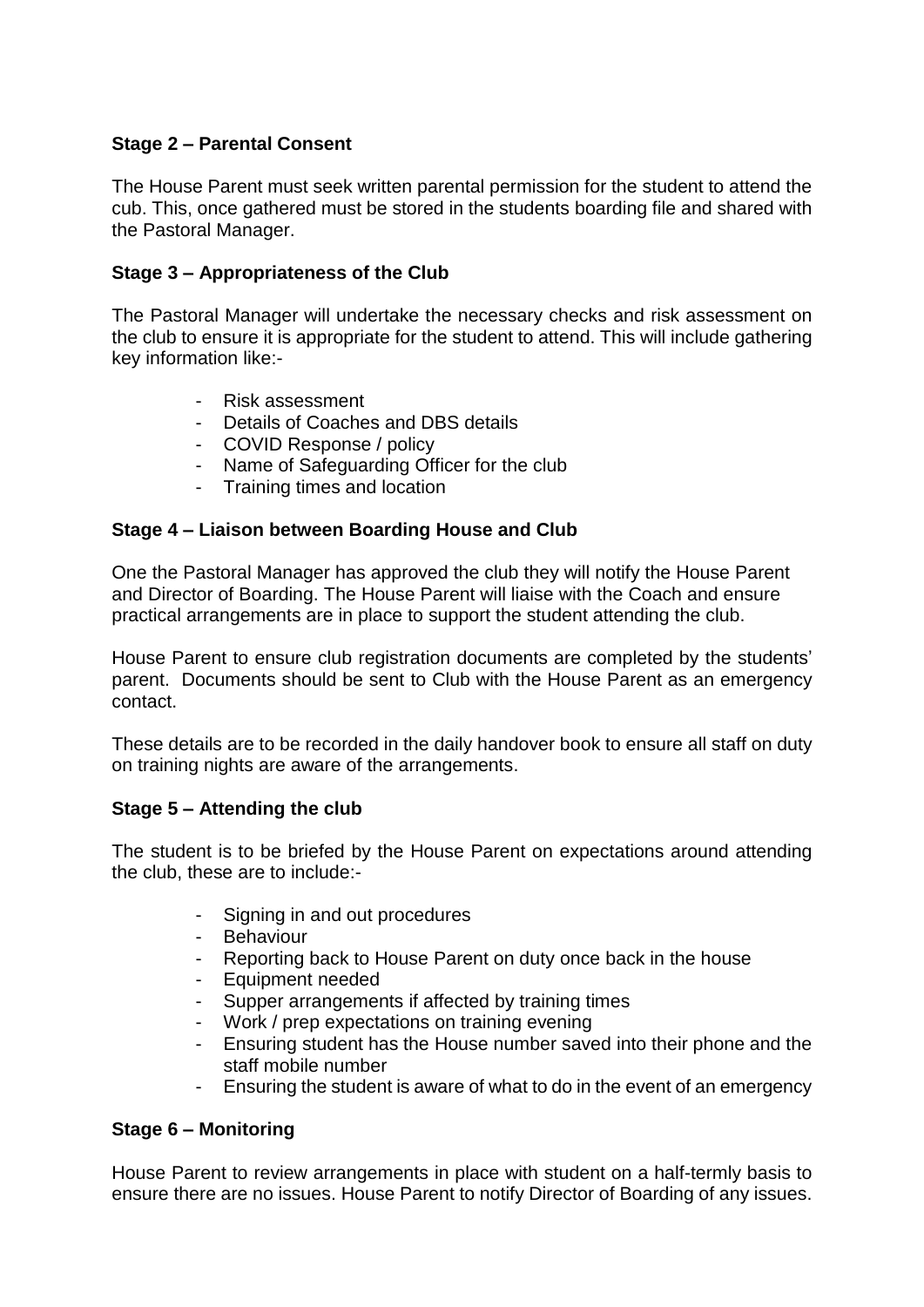#### **SAFEGUARDING**

Pastoral Manager to liaise with Club Safeguarding Officers as is appropriate. The cub is to have the details of the Designated Safeguarding lead including their mobile number.

If there are any concerns raised by the student that are safeguarding related concerns the staff member the students shares the concern with must record the details on My Concerns and notify the DSL immediately.

#### **FIXTURES**

If the student is invited to take part in fixtures, providing their Parent has given consent the House Parent may liaise with the club to facilitate this.

#### **EMERGENCY**

In the event of an emergency and the student, being injured at the club the House Parent is to be contacted and ensure a staff member accompanies the student to A&E as appropriate.

#### **APPROVED CLUBS LIST**

All approved clubs are to be reviewed annually by the Pastoral Manager and once approved will be placed on the Approved Community Club Register held by the Pastoral Manager, Director of Boarding and HR Team.

#### **MONITORING AND REVIEW**

This is to be reviewed annually by the Director of Boarding.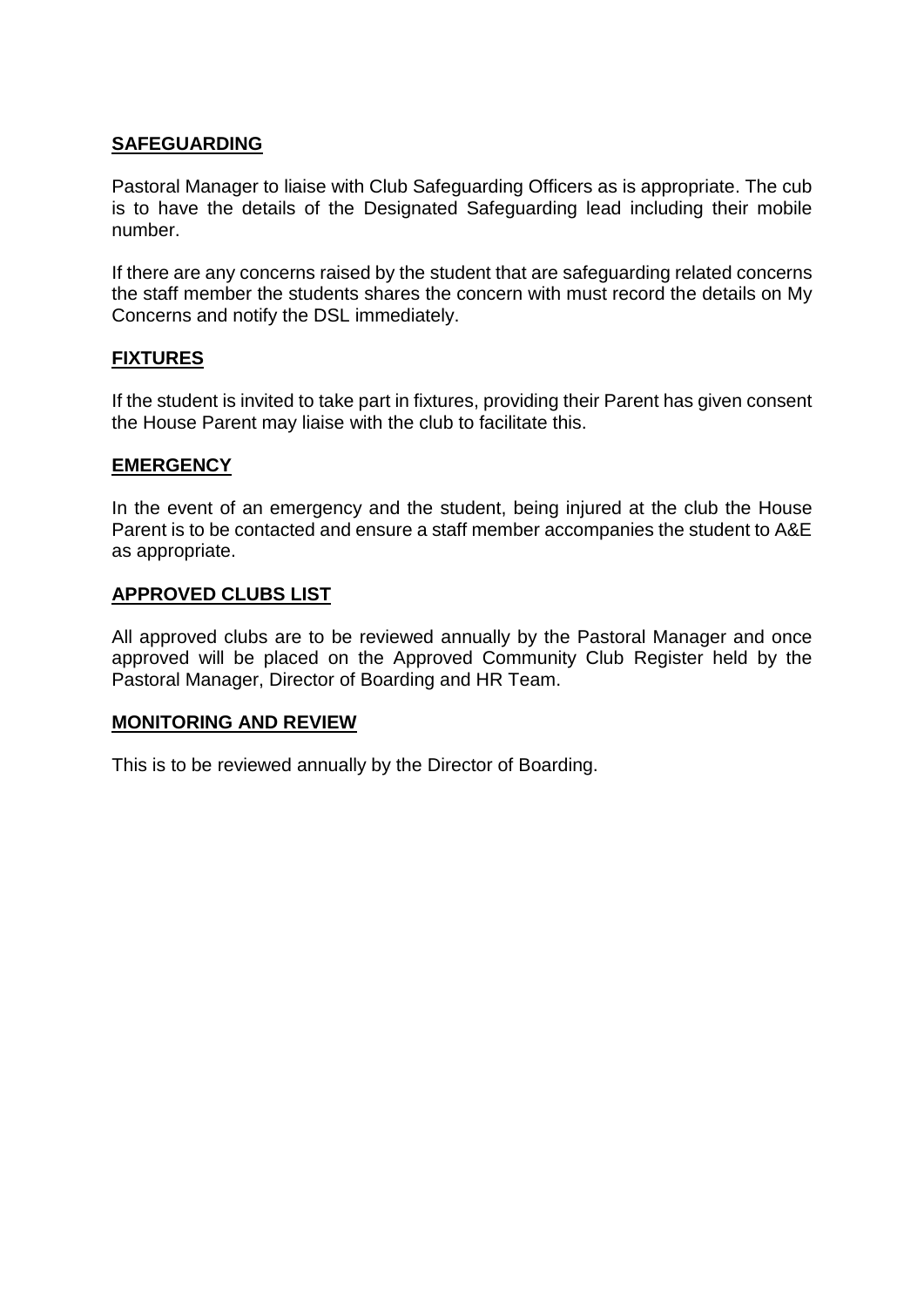## **Appendix 1**

## **Quality Assurance Check – Alternative Provision**

| <b>Provider:</b>        | <b>Person Responsible for QA:</b> |
|-------------------------|-----------------------------------|
| <b>Visit Report by:</b> | Date:                             |

| <b>Baseline Essential Criteria</b>                                                                                         |                              |                                      |                 |  |
|----------------------------------------------------------------------------------------------------------------------------|------------------------------|--------------------------------------|-----------------|--|
| <b>ITEM</b>                                                                                                                | Y/N<br>(Where<br>Applicable) | EVIDENCE + Covid 19 where applicable | Date<br>Checked |  |
| Adoption of essential elements of<br>QA (Partnership agreement;<br>programme schedule(s);<br>contractual agreement)        |                              |                                      |                 |  |
| Insurance details (£5 million in<br>Public Liability and Employer<br>Liability insurances)                                 |                              |                                      |                 |  |
| Business class Insurance (if<br>transporting young people)                                                                 |                              |                                      |                 |  |
| Vetting by a competent person<br>(with relevant knowledge,<br>experience & training)                                       |                              |                                      |                 |  |
| <b>Risk Assessments and Action</b><br>Plans in place - Fire Risk<br>Assessment                                             |                              |                                      |                 |  |
| <b>Personal Protection Equipment</b><br>(PPE) available (if appropriate) -<br>Provide details of first aid<br>arrangements |                              |                                      |                 |  |
| Comply with minimum requirements<br>of The Management of Health and<br>Safety at Work Regulations 1999<br>(MHSWR 1999)     |                              |                                      |                 |  |
| Safeguarding policy in place<br><b>Disclosure and Barring Service</b>                                                      |                              |                                      |                 |  |
| checks                                                                                                                     |                              |                                      |                 |  |
| Delivery staff have knowledge,<br>experience qualifications & training<br>to deliver subject area                          |                              |                                      |                 |  |
| Paperwork and reports to track,<br>monitor & evaluate learner progress                                                     |                              |                                      |                 |  |
| Incident book to record notable<br>events or issues and outcomes                                                           |                              |                                      |                 |  |
| Welcome pack/Learner Induction<br>Process/Records/                                                                         |                              |                                      |                 |  |